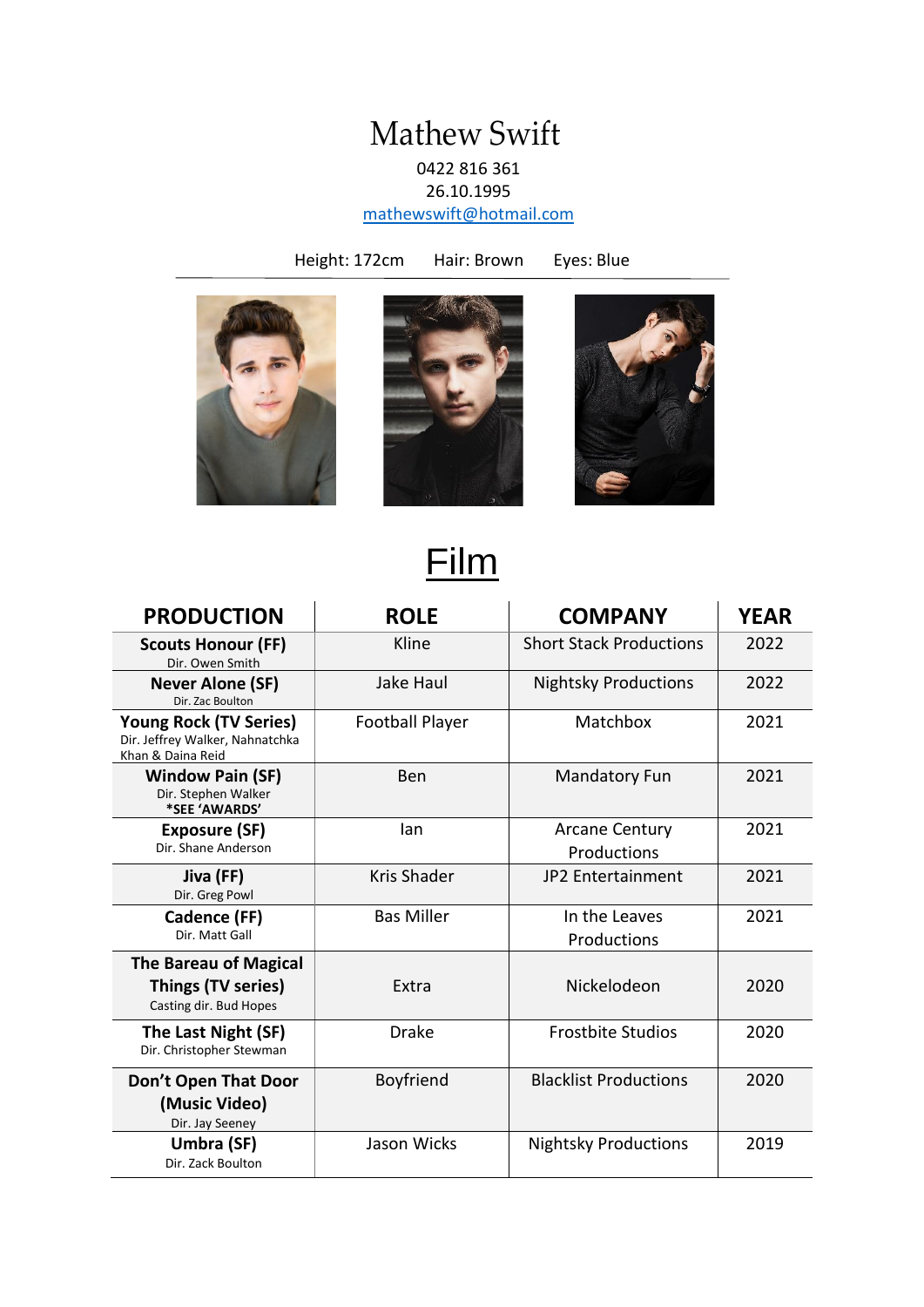| Danger Close (FF)<br>Dir. Kriv Stenders                                   | Australian<br>Soldier | Deeper Water                         | 2019 |
|---------------------------------------------------------------------------|-----------------------|--------------------------------------|------|
| <b>I Know What You Did</b><br>Last Monopoly (SF)<br>Dir. Shane Anderson   | Jason Dean            | <b>Arcane Century</b><br>Productions | 2018 |
| Dining Out (FF)<br>Dir. Hamish Lane                                       | James Carden          | <b>Black Song</b><br>Productions     | 2018 |
| <b>Pizza Deliverance (SF)</b><br>Dir. Charnstar Anderson<br>*SEE 'AWARDS' | Larz                  | SilentDez<br>Productions             | 2018 |
| <b>Always Watching (SF)</b><br>Dir. Christopher Stewman<br>*SEE 'AWARDS'  | David                 | <b>Frostbite Studios</b>             | 2018 |
| One Shot One Kill (SF)<br>Dir. Vicky Wanless<br>*SEE 'AWARDS'             | <b>Agent Besson</b>   | <b>Mad Antz Films</b>                | 2018 |
| I Want June (SF)<br>Dir. Ellie Learson                                    | Steven - Best Man     | <b>Blossoming Films</b>              | 2017 |
| <b>Thor Ragnarok (FF)</b><br>Dir. Takita Watti                            | Teenager              | <b>Marvel Studios</b>                | 2017 |
| Origins (SF)<br>Dir. Lachlan Macfarlane                                   | Connor Woods          | <b>JMC Productions</b>               | 2017 |
| <b>High School Low (SF)</b><br>Dir. Maddie Hill                           | Rhett mendez          | <b>APAC productions</b>              | 2016 |
| The Tressure (SF)<br>Dir. Charnstar Anderson                              | Jack                  | <b>JMC Productions</b>               | 2016 |
| <b>Primal Fear (Excerpt)</b><br>Dir. Sherri Smith                         | Aaron / Roy           | <b>APAC Productions</b>              | 2015 |
| Disturbia (Excerpt)<br>Dir. Marcus Hogan                                  | Kale                  | <b>APAC Productions</b><br>2014      |      |

## **Theatre**

| <b>PRODUCTION</b>                                 | <b>ROLE</b> | <b>COMPANY</b>               | <b>YEAR</b> |
|---------------------------------------------------|-------------|------------------------------|-------------|
| <b>American Buffalo</b><br>Dir. Sherri Smith      | <b>Bob</b>  | <b>APAC Productions</b>      | 2019        |
| A Midsummer Night's                               | Demetrius   | <b>Queensland Theater</b>    | 2018        |
| <b>Dream</b><br>Dir. Ellen Baily                  |             |                              |             |
| <b>Baby in the Bathwater</b><br>Dir. Sean Dennehy | John        | Metro Arts                   | 2018        |
| <b>Comedy of Errors</b><br>Dir. Marcus Hogan      | Dromio      | <b>Brisbane Arts Theater</b> | 2017        |
| <b>Oliver</b><br>Dir. Leah McGuire                | Oliver      | School 2 Stage<br>2013       |             |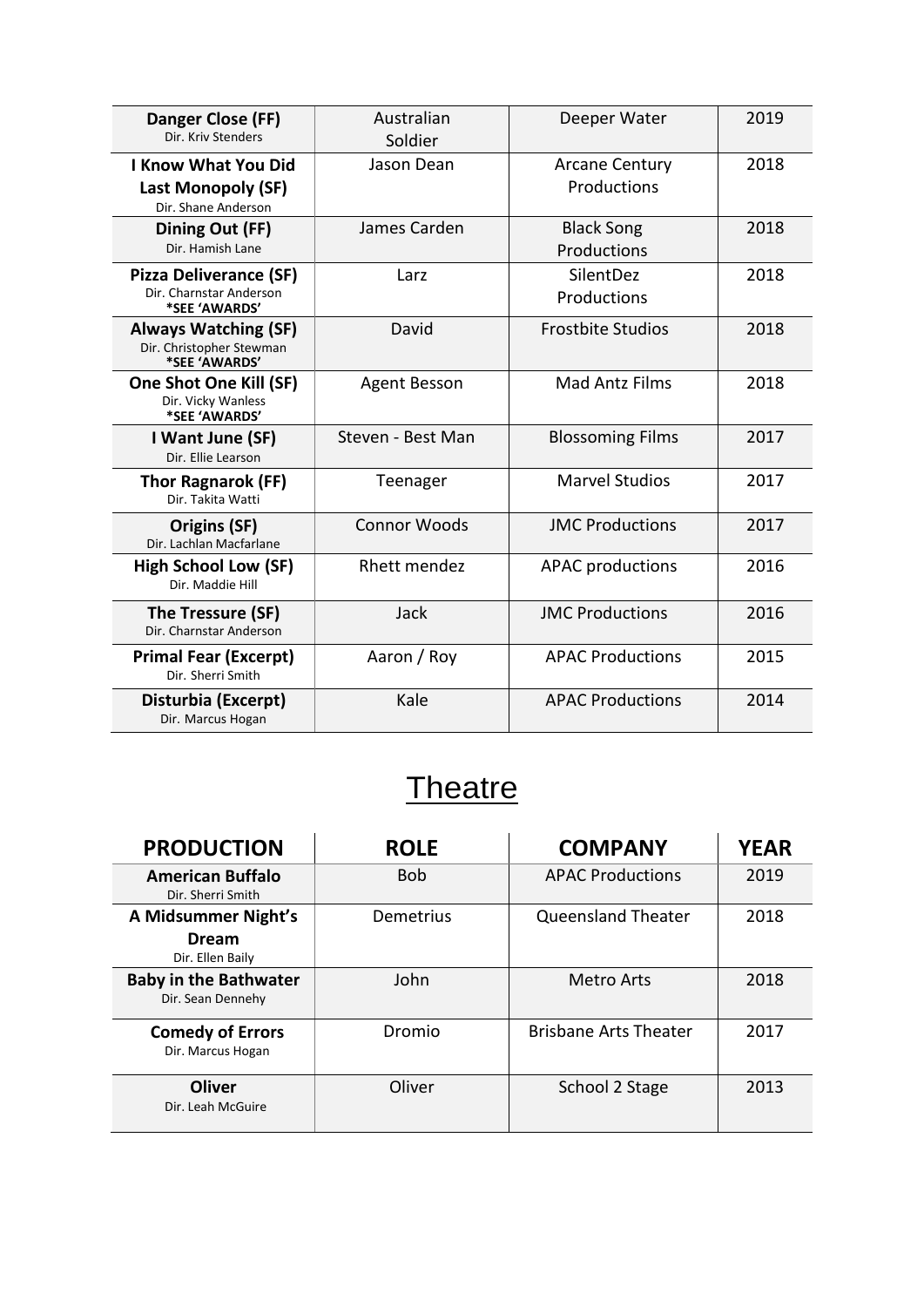## Awards:

| <b>PRODUCTION</b>                                                | <b>AWARD</b>                                                                                                                                                                                                    |
|------------------------------------------------------------------|-----------------------------------------------------------------------------------------------------------------------------------------------------------------------------------------------------------------|
| <b>Window Pain (SF)</b><br>Dir. Stephen Walker                   | ON SET COACHING FILM FESTIVAL:<br>Won:<br>BEST THEME (2020)<br>Honourable mention for:<br>BEST DIRECTING (2020)                                                                                                 |
| Always Watching. (SF)<br>Dir. Christopher Stewman                | CIFF:<br>Honourable mentions for:<br><b>BEST SHORT FILM (2018)</b>                                                                                                                                              |
| <b>One Shot One Kill (SF)</b><br>Dir. Vicky Wanless              | 48 hour Film Festival:<br>BEST DRAMA (2018)<br><b>BEST CINEMATOGRAPHY</b>                                                                                                                                       |
| <b>Pizza Deliverance (SF)</b><br>Dir. Charnstar Anderson         | THE NEXT LEVEL INTERNATIONAL<br><b>FILM FESTIVILE</b><br>:BEST SHORT COMEDY(2018)<br>LAUGH OR DIE FILM FESTIVAL<br>:BEST DIRECTOR(2018)<br>Australian Short Film Industry<br>:BEST MOVIE OF THE MONTH<br>(2018) |
| <b>SAINT PETERS HONORARY AWARD</b><br><b>FOR PERFORMING ARTS</b> | BEST ACTOR (2011)                                                                                                                                                                                               |
| SAINT PETERS HONORARY AWARD<br>FOR PERFORMING ARTS               | BEST ACTOR (2010)                                                                                                                                                                                               |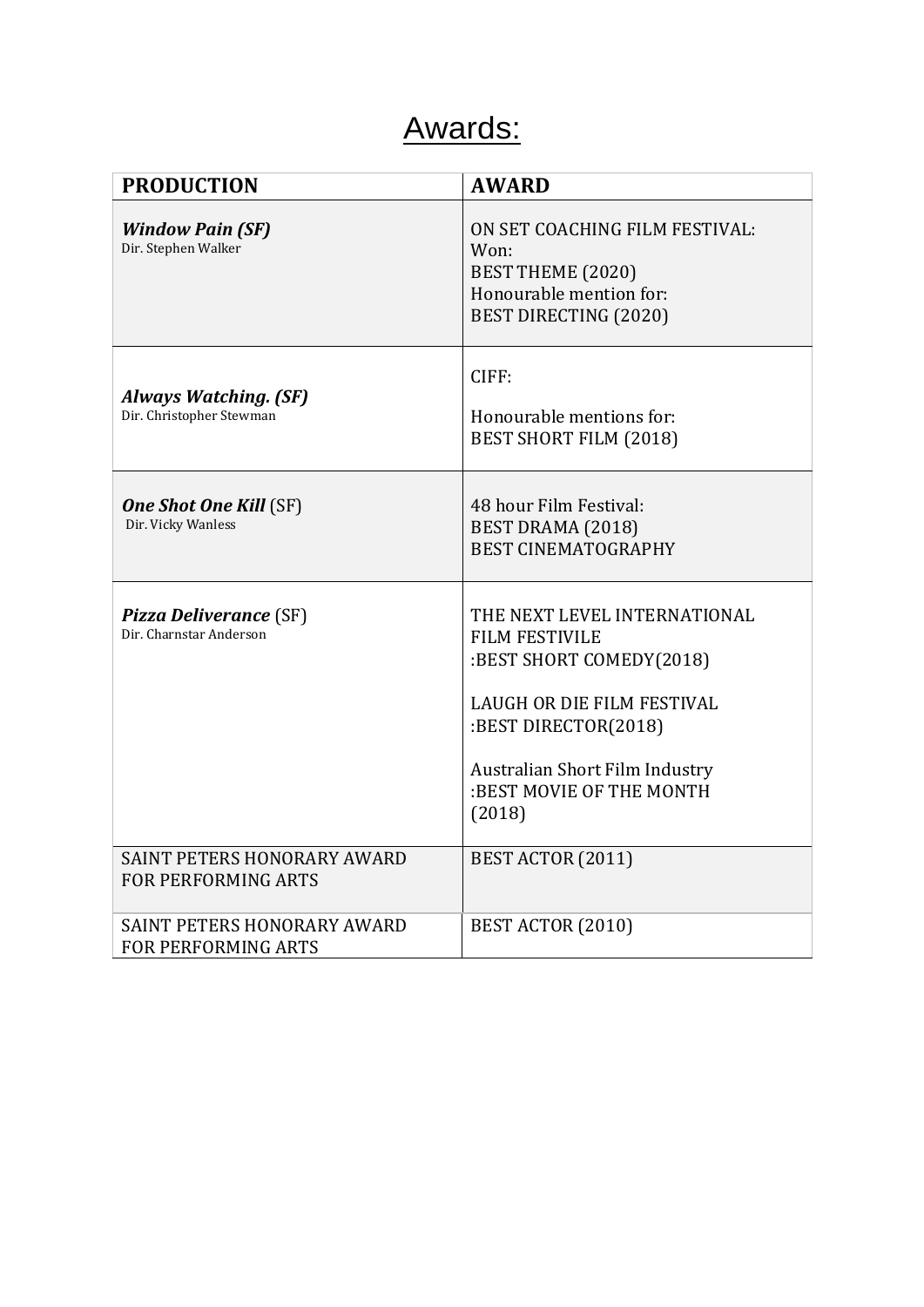#### Production

| <b>Production</b>  | <b>Role</b>        | Company            | Year |
|--------------------|--------------------|--------------------|------|
| <b>Never Alone</b> | Producer and       | Swift              | 2020 |
| Dir. Zac Boulton   | writer             | <b>Productions</b> |      |
| <b>Umbra</b>       | Producer and       | Swift              | 2019 |
| Dir. Zac Boulton   | writer             | Productions        |      |
| <b>Big T Music</b> | Director, Producer | Swift              | 2016 |
| Dir. Mathew Swift  | and writer         | Productions        |      |
| <b>Mercy</b>       | Director, Producer | Swift              | 2016 |
| Dir. Mathew Swift  | and writer         | Productions        |      |

#### **Training:**

- Logan Huffman, An Introduction To Meisner, (2022)
- Peter Rasmussen, Uta Hagen Training, (2022)
- Thea McLeod Casting, Casting Workshop (2021)
- Mairi Cameron and Stephen Lance- Director's workshop (2021)
- Ben Parkinson Casting, Audition Readiness workshop (2021)
- Kristina Sexton, Ongoing Scene Work (2020/2021)
- Kristina Sexton's Intimacy Training & Scene Work (2020)
- Kristina Sexton's Comedic Script Analysis & Acting Techniques (2020
- Kristina Sexton's 102 Self-taping & Acting Techniques (2020)
- Kristina Sexton's 101 self-taping (2020)
- Bud Hopes Set Secrets Workshop (2020)
- Peter Rasmussen, uta Hagen Training, (2018)
- Katherine Beck, American Dialect Training (2018)
- NIDA Open Screen Actor's Studio (Audition entry, 2017)
- Advanced Diploma of Film & Tv Productions Australian Performing Arts Conservatory (2016)
- Advanced Diploma of Stage & Screen Acting Australian Performing Arts Conservatory (2015)
- Queensland Theater Company, Junior Youth Ensemble (2012 2014)
- NIDA short courses- stage, screen and voice and movement (2010 -2011)
- Saint Peters, Elective Drama (2009-2011)

#### **Skills/Interests:**

Gymnastics (level 10) Unarmed combat Sword play combat (rapier)

Parkour / Free-running Motor Vehicle (Manual) Singing

Surfing Snowboarding

### **Accents**

Standard Australian Standard American American (Brooklyn) Standard English English (Cockney) South African (Cape Town) **Scottish**